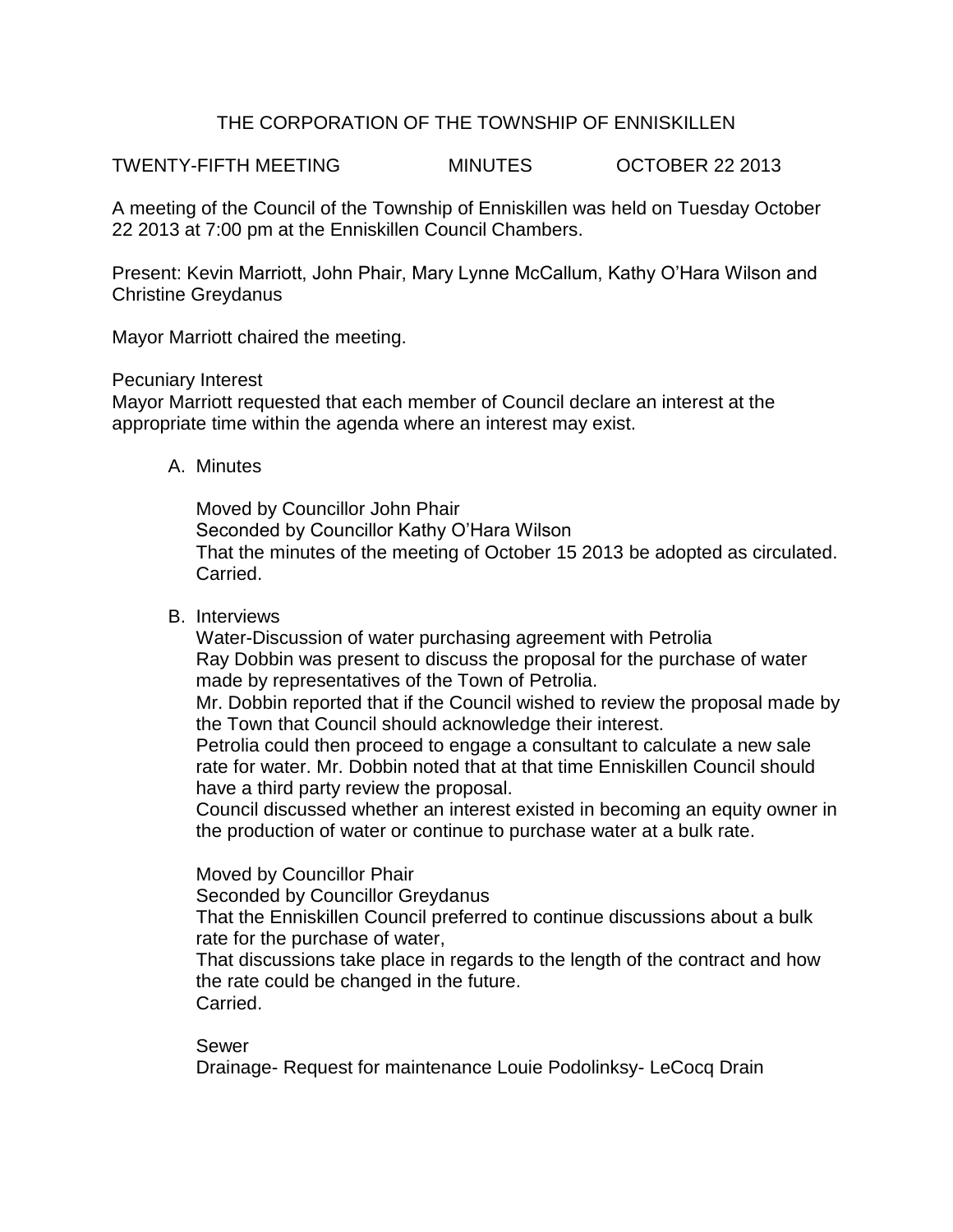Mr. Dobbin was informed that requests for tile repair were received for the LeCocq Drain and the Burnard Drain.

- C. Correspondence for information
	- 1. St Clair Region Conservation Authority minutes Sept 19 2013
	- 2. County of Lambton
		- 1. Community Lambton Branding
	- 3. Canadian Cement and Concrete Industry forms concrete Council
	- 4. Federation of Canadian Municipalities communique Oct 11,2013
	- 5. MPAC-2014 Enumeration
	- 6. Libro Financial Group-proposed amalgamation
	- 7. 2014 Premier's Awards for Excellence in the Arts
	- 8. Ministry of Energy Decision Making on Large Energy Projects

A discussion took place in regards to the expanding role of the Conservation Authority in maintenance of municipal drains.

It was reported that the Ministry of Energy had adopted recommendations to change the process associated with the approval of large energy projects.

Moved by Councillor Greydanus Seconded by Councillor O'Hara Wilson That correspondence items 1-8 be received and filed. Carried.

- D. Correspondence requiring motions
- E. Accounts

Moved by Councillor Phair Seconded by Councillor McCallum That the accounts be paid as circulated: Cheque: 6416-6424: \$189,645.58 Cheque: 6409-6415: \$16,214.70 Carried.

- F. Bylaws
	- 1 Bylaw 81 of 2013 Confirmation Bylaw

Moved by Councillor Greydanus Seconded by Councillor O'Hara Wilson That first and second reading be given to Bylaw 81 of 2013 Carried.